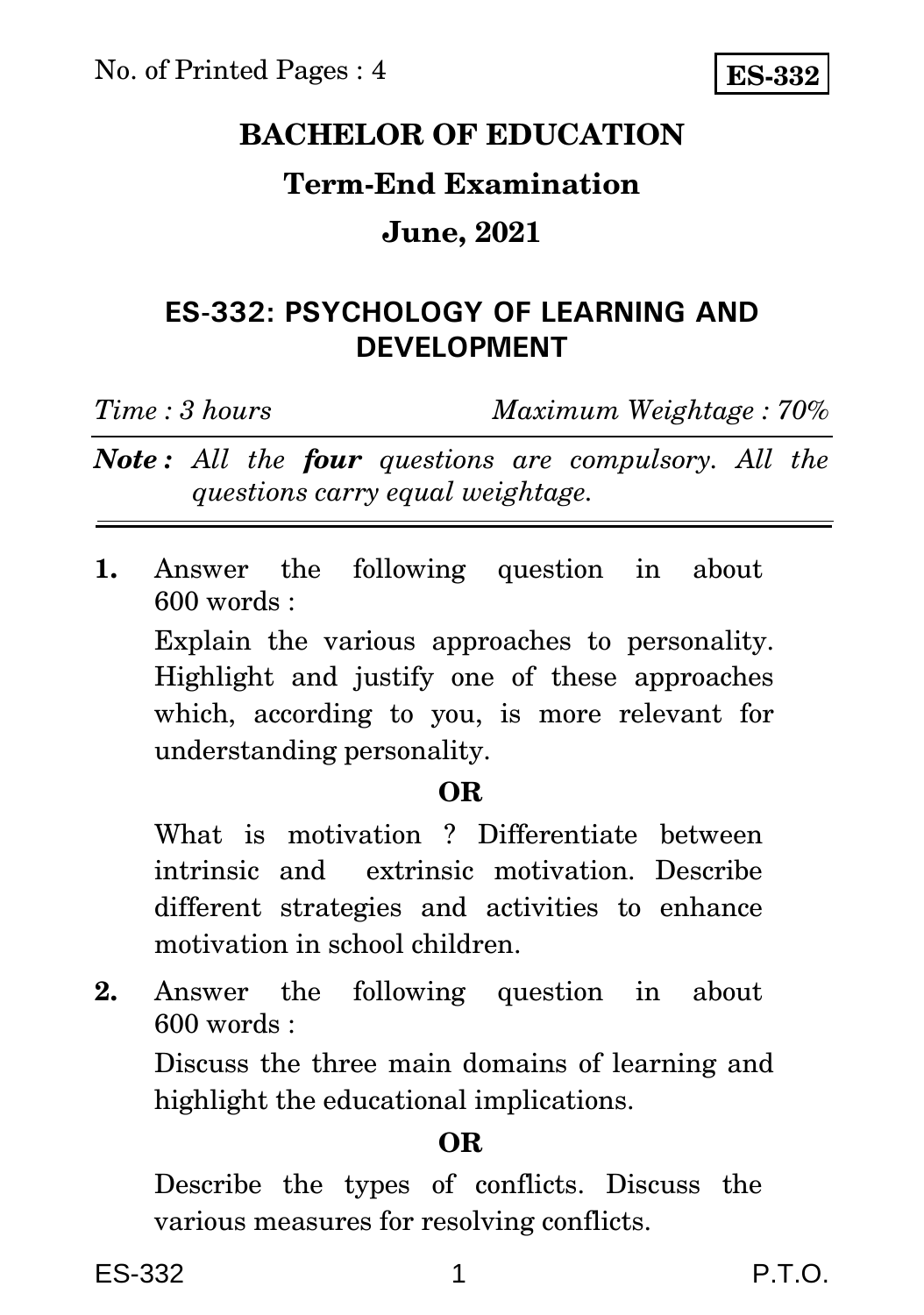- **3.** Answer any *four* of the following questions in about 150 words each :
	- (a) What are different dimensions of creativity ? Discuss the implications for teaching and learning.
	- (b) Explain the role of heredity and environment in developing individual differences.
	- (c) What is meant by self-concept ? How can self-concept be developed among children ?
	- (d) Discuss the humanistic approach to learning.
	- (e) Explain the ways of providing guidance to backward and gifted students.
	- (f) Explain the meaning and types of counselling.
- **4.** Answer the following question in about 600 words :

Discuss Piaget's theory of cognitive development in terms of major accomplishments in each of the stages. Describe a few key activities for each stage that you can carry out as a teacher to understand children's cognitive development.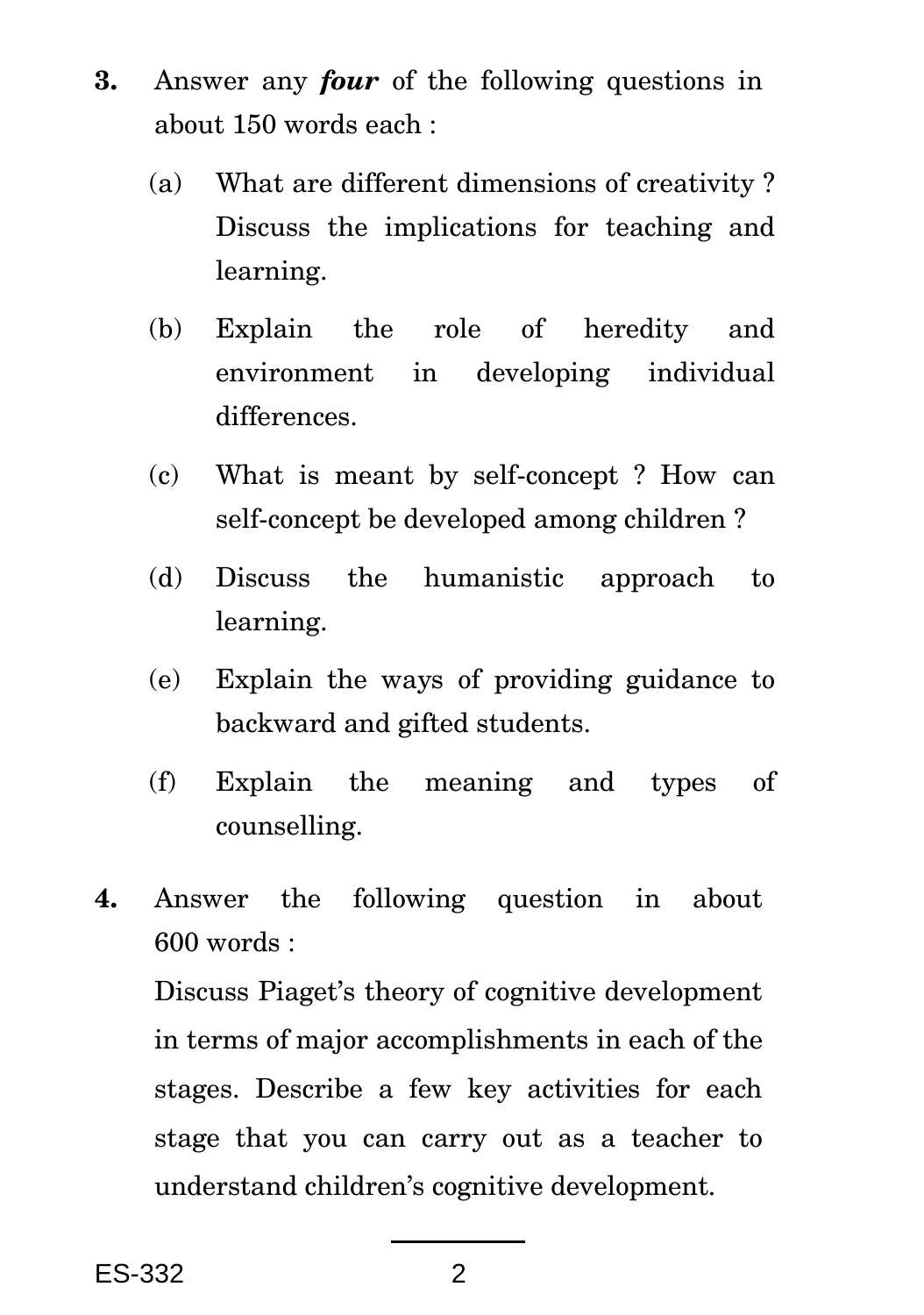# शिक्षा में स्नातक उपाधि कार्यकम सत्रांत परीक्षा जून, 2021

## ई.एस.-332 : अधिगम एवं विकास का मनोविज्ञान

समय : 3 घण्टे

अधिकतम भारिता : 70%

नोट : सभी चार प्रश्न अनिवार्य हैं । सभी प्रश्नों की भारिता समान है ।

निम्नलिखित प्रश्न का उत्तर लगभग 600 शब्दों में दीजिए :  $\mathbf{1}$ . व्यक्तित्व के विविध उपागमों की व्याख्या कीजिए । व्यक्तित्व को समझने के लिए आपके अनुसार कौन-सा एक उपागम अधिक उपयुक्त है ?उसका उल्लेख कीजिए व पुष्टि कीजिए ।

#### अथवा

अभिप्रेरण क्या है ? आंतरिक एवं बाह्य अभिप्रेरण में अन्तर बताइए । विद्यालयी बच्चों में अभिप्रेरण बढ़ाने के लिए विविध युक्तियाँ व क्रियाकलापों का वर्णन कीजिए ।

निम्नलिखित प्रश्न का उत्तर लगभग 600 शब्दों में दीजिए :  $9<sub>1</sub>$ अधिगम के तीन मुख्य आयामों का वर्णन कीजिए व उनके शैक्षिक उपादेयताओं (निहितार्थों) पर प्रकाश डालिए ।

#### अथवा

द्वन्द्रों के प्रकारों का वर्णन कीजिए । द्वन्द्व समाधान के लिए विविध उपायों की चर्चा कीजिए ।